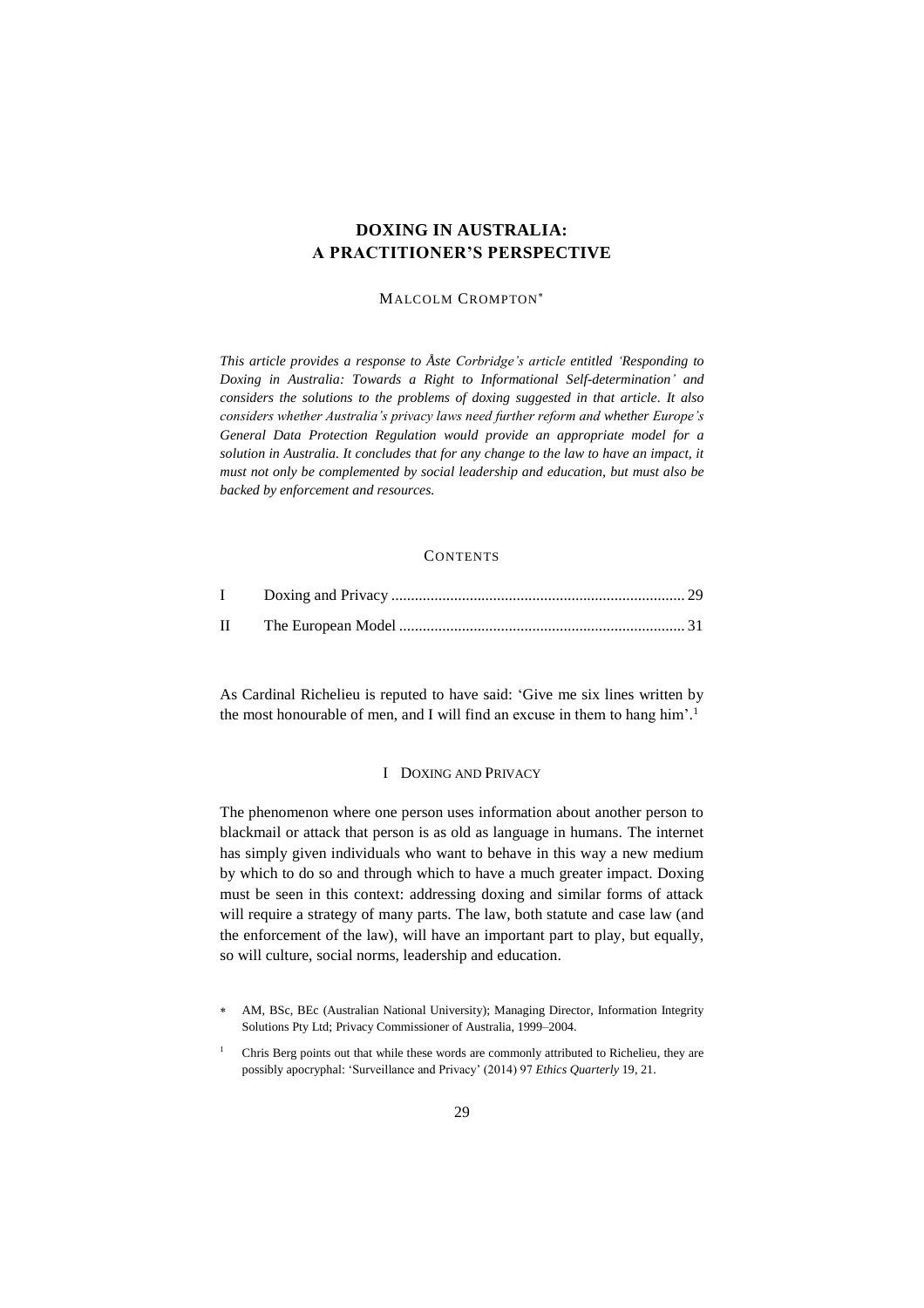Åste Corbridge's primary article addresses one aspect of the ways in which doxing might be addressed: possible enhancements to the statute law in Australia.<sup>2</sup> Successive reports to the Commonwealth and state governments have advocated for the introduction of various forms of a 'statutory cause of action' that would give aggrieved individuals a similar right to that which a judge-made common law tort of privacy might deliver.<sup>3</sup> Although there is clearly support both by the public and on public policy grounds for such law as is advocated in the primary article, successive governments and parliaments have not yet delivered.

The main stumbling block in relying on a statutory cause of action is that bringing an action will not be cheap: somebody will have to fund the costs of litigation, whether it be the affected individuals or legal aid services on their behalf. In the real world, this will limit the availability of any protection ostensibly provided by such a new cause of action quite significantly. Accordingly, lower cost approaches to complaint management and restitution are often explored in the form of various regulators. This includes the Commonwealth, State and Territory Privacy Commissioners, Information Commissioners, and Human Rights Commissioners. Governments in Australia have recently strengthened their response to cyberbullying, as have their regulators.<sup>4</sup> The Children's eSafety Commissioner, with an expanded remit as the eSafety Commissioner, is taking a strong stand on these issues and has been empowered with new technologies to 'fight fire with fire'.<sup>5</sup>

- <sup>2</sup> Åste Corbridge, 'Responding to Doxing in Australia: Towards a Right to Informational Self-Determination?' (2017-2018) 3 *University of South Australia Student Law Review* 1.
- <sup>3</sup> These include Reports 108 and 123 by the Australian Law Reform Commission, summarised in the Commission's 2016 submission to the Senate inquiry into 'Revenge Porn*'* <https://www.alrc.gov.au/submission-senate-inquiry-revenge-porn>; the New South Wales Law Reform Commission report no 120 *Invasions of Privacy* <http://www.lawreform.justice.nsw.gov.au/Documents/Publications/Reports/Report-120.pdf>; and the NSW Legislative Council Standing Committee on Law and Justice report on *Remedies for the Serious Invasion of Privacy in New South Wales* <https://www.parliament.nsw.gov.au/committees/DBAssets/InquiryReport/ReportAcrobat/6 043/Report%20no%2057%20Remedies%20for%20the%20serious%20invasion%20of%20.p df>.
- See, eg, the Australian Human Rights Commission pages on cyberbullying, starting with *Cyberbullying, Human Rights and Bystanders* <http://bullying.humanrights.gov.au/cyberbullying-human-rights-and-bystanders>.
- <sup>5</sup> Office of the eSafety Commissioner, 'Online Portal Helps Australians Impacted by Imagebased Abuse', Media Release, (16 October 2017) <https://www.esafety.gov.au/about-theoffice/newsroom/media-releases/online-portal-helps-australians-impacted-by-image-basedabuse>.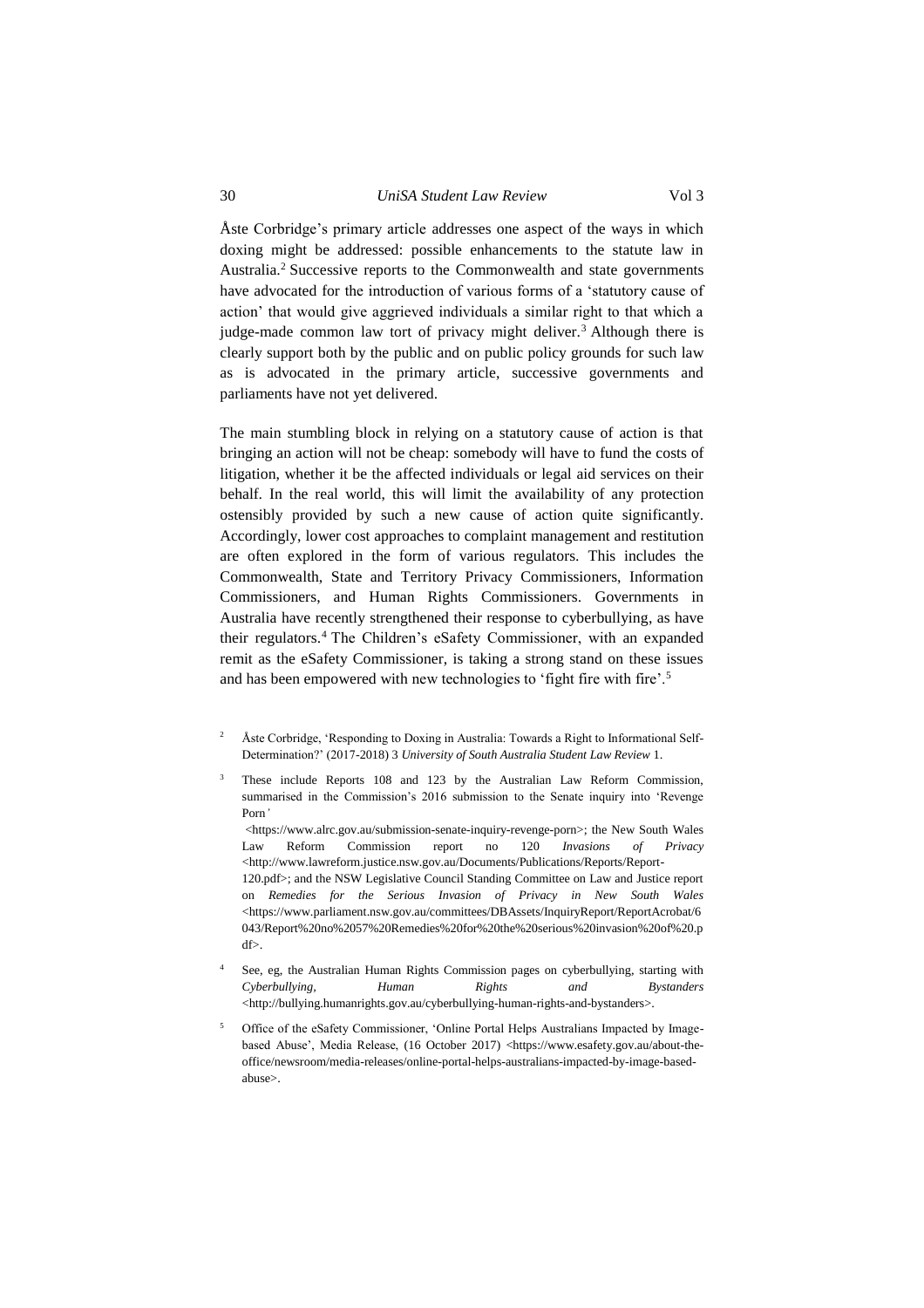#### II THE EUROPEAN MODEL

<span id="page-2-0"></span>The primary article questions whether Australia's privacy laws need further reform and, as a possible way forward, points to the General Data Protection Regulation ('GDPR') that comes into force in the European Union early in 2018. However, consistent with privacy frameworks worldwide, neither the GDPR nor the various privacy laws in Australia apply to the actions taken by individuals that might invade privacy. The Australian Law Reform Commission, in Chapter 11 of Report 108,<sup>6</sup> rejected a change to these laws that would apply them to the actions of individuals because a number of the privacy principles in such laws are simply inappropriate (consider for example the impact on everyday life if individuals had to give formal notice to others that they are collecting personal information).

In any event, the approach taken in the GDPR does not appear to be appropriate in the Australian context. The GDPR introduces some new and useful concepts such as a 'right to be forgotten'; a broader right of the individual to a copy of personal information about themselves (including in machine readable format); and a potentially broader range of circumstances when Privacy Impact Assessments must be conducted. However, the GDPR is also highly procedural and imposes a significant increase in potential fines. This may result either in the provision being rarely used or in the institution of lengthy and expensive court cases. We are yet to see whether the GDPR leads to real change in people's lives or whether, like the EU Cookie Directive (which even the UK Information Commissioner has questioned), $7$ the GDPR simply leads to annoying process and little else.<sup>8</sup>

More importantly, for any change to the law to have an actual impact on society, it must be complemented by social leadership, education, enforcement and hence cultural change. Of these, cultural change — making

- <sup>6</sup> Australian Law Reform Commission, *For Your Information: Australian Privacy Law and Practice*, Report No 108, (2008) Chapter 11 <https://www.alrc.gov.au/publications/For%20Your%20Information%3A%20Australian%2 0Privacy%20Law%20and%20Practice%20%28ALRC%20Report%20108%29%20/11 individ>.
- <sup>7</sup> Sophie Curtis, 'Information Commissioner Criticises "Dreamed Up" EU Cookie Directive', *Computerworld UK*, (17 September 2012) <https://www.computerworlduk.com/security/information-commissioner-criticisesdreamed-up-eu-cookie-directive-3381493/>.
- <sup>8</sup> See, for example, the typical but rather spirited views in Patricio Robles, 'Company Taunts ICO: Sue us Over Cookie Law', *Econsultancy*, (6 September 2012) <https://econsultancy.com/blog/10652-company-taunts-ico-sue-us-over-cookie-law>.